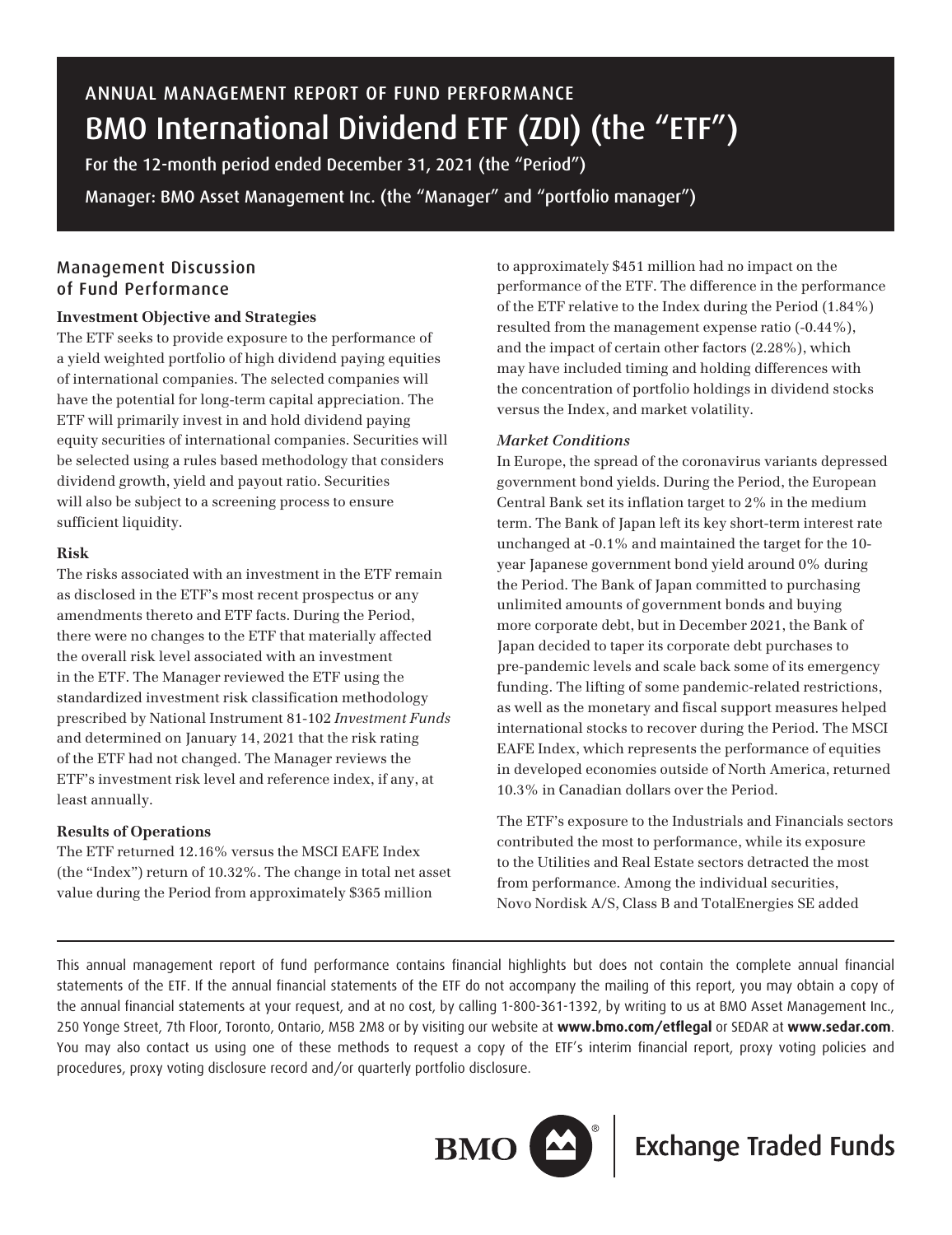to the most to performance, while Enel S.p.A. and Takeda Pharmaceutical Co. Ltd. detracted the most to performance. From a regional perspective, the ETF's exposure to France and Japan contributed the most to performance, while its exposure to Italy and Spain were among the major detractors from performance.

## **Recent Developments**

The global economy is transitioning from an accelerated growth phase (supported by a worldwide low rates environment) to a deceleration phase whereby the economy is still expanding, albeit at a slower growth rate. Some factors that have slowed the rate of expansion include continued global supply chain issues, further COVID-19 related disruptions, and the expectation of higher global rates. Markets are expected to continue performing and generating positive returns, but the expectation is that those returns will be moderate. Given this economic background, volatility is expected to be elevated through the first half of 2022. As such, the portfolio manager believes that strategies that provide exposure to more defensive sectors, quality names and dividend growth companies could fare well in this environment.

The portfolio manager continues to have a positive outlook on equities for 2022 despite there being a few headwinds due to geo-political tension (i.e., Russia-U.S.), rising interest rates and inflation. Blue-chip companies with consistent and growing dividends may be able to navigate volatile market periods better than the broad market.

In February 2022, hostilities commenced in Ukraine. In response, a number of countries have imposed economic sanctions on Russia and certain Russian citizens and entities. The impact of the hostilities, economic sanctions and other measures may have wide-ranging global effects on price volatility for securities and commodities as well as the stability of global financial markets. It is uncertain how long the hostilities, economic sanctions and market instability will continue and whether they will escalate further.

# **Related Party Transactions**

From time to time, the Manager may, on behalf of the ETF, enter into transactions or arrangements with or involving other members of BMO Financial Group, or certain other persons or companies that are related or connected to the Manager (each a "Related Party"). The purpose of this section is to provide a brief description of any transactions involving the ETF and a Related Party.

#### *Manager*

The Manager, an indirect, wholly-owned subsidiary of Bank of Montreal ("BMO"), is the portfolio manager, trustee and promoter of the ETF. The Manager is paid a management fee by the ETF as compensation for its services, which is described in the "Management Fees" section later in this document.

#### *Designated Broker*

The Manager has entered into an agreement with BMO Nesbitt Burns Inc., an affiliate of the Manager, to act as designated broker and dealer for distribution of BMO exchange traded funds, on terms and conditions that are comparable to arm's length agreements in the exchange traded funds industry. The material terms and conditions of the agreement have been disclosed in the ETF's prospectus.

The Manager has also entered into agreements with certain other registered dealers in Canada to act as dealers for the creation and redemption of units of BMO exchange traded funds.

## *Buying and Selling Securities*

During the Period, the ETF relied on standing instructions provided by the independent review committee ("IRC") for any of the following related party transactions that may have occurred in the ETF (each, a "Related Party Transaction"):

(a) investments in securities issued by BMO, an affiliate of the Manager, or any other issuer related to the Manager;

(b) investments in a class of non-government debt securities and/or equity securities of an issuer during the period of distribution of those securities to the public and/or the 60-day period following the distribution period where BMO Nesbitt Burns Inc., an affiliate of the Manager, or any other affiliate of the Manager acted as an underwriter in the distribution;

(c) trades in debt securities in the secondary market with BMO Nesbitt Burns Inc., an affiliate of the Manager, that is trading with the ETF as principal; and

(d) trades of a security from or to, another investment fund or a managed account managed by the Manager or an affiliate of the Manager.

In accordance with the IRC's standing instructions, in making a decision to cause the ETF to enter into a Related Party Transaction, the Manager and the portfolio manager of the ETF are required to comply with the Manager's written policies and procedures governing the Related Party Transaction and report periodically to the IRC, describing each instance that the Manager relied on the standing instructions and its compliance or non-compliance with the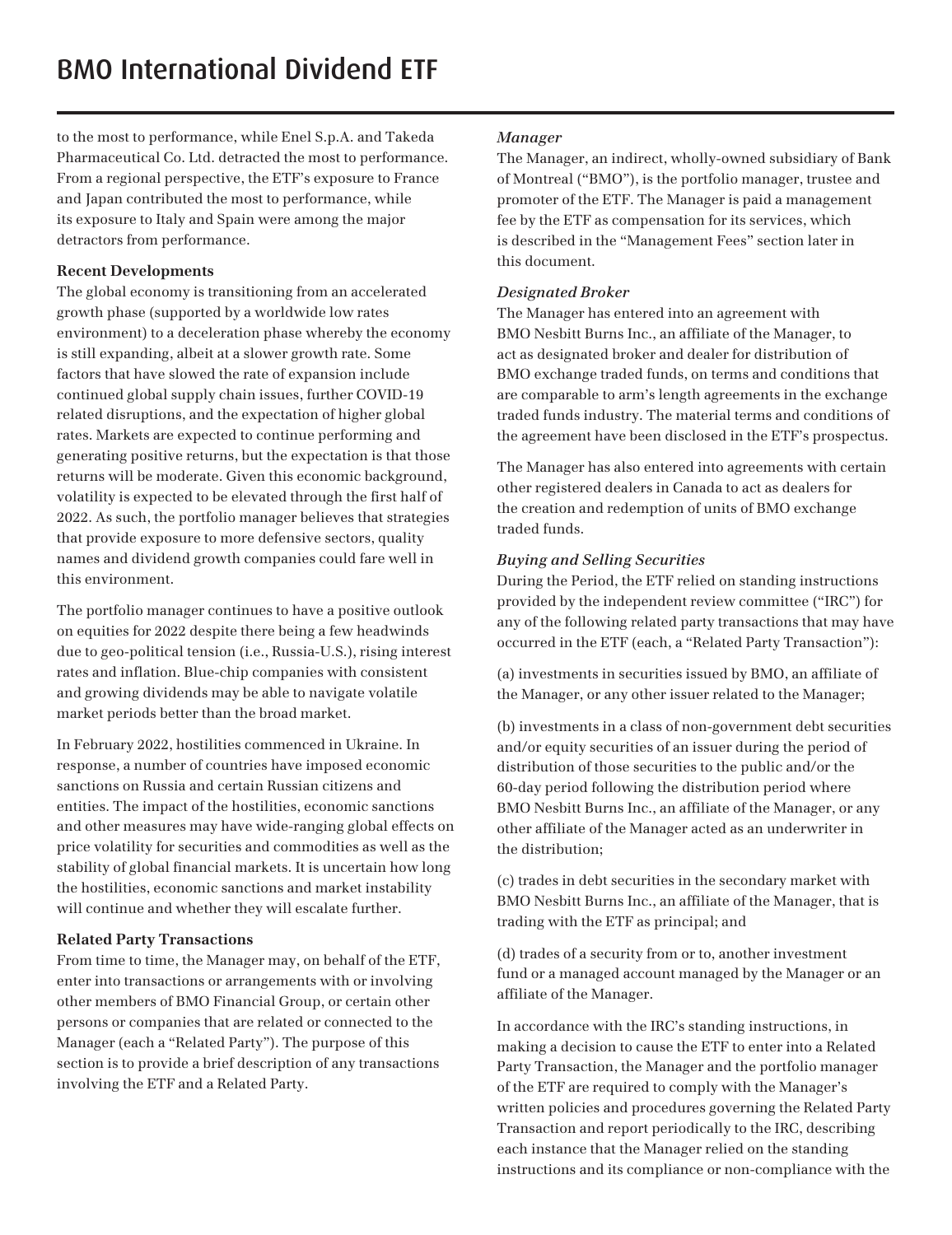governing policies and procedures. The governing policies and procedures are designed to ensure that each Related Party Transaction (i) is made free from any influence of BMO, BMO Nesbitt Burns Inc. or an associate or affiliate of BMO and/or BMO Nesbitt Burns Inc. and without taking into account any considerations relevant to BMO, BMO Nesbitt Burns Inc. or an associate or affiliate of BMO and/or BMO Nesbitt Burns Inc.; (ii) represents the business judgment of the Manager, uninfluenced by considerations other than the best interests of the ETF; and (iii) achieves a fair and reasonable result for the ETF.

# Financial Highlights

The following tables show selected key financial information about the ETF and are intended to help you understand the ETF's financial performance for the periods indicated.

#### The ETF's Net Assets per Unit<sup>(1)</sup>

|                                           | Financial years ended Dec. 31 |        |        |        |        |        |
|-------------------------------------------|-------------------------------|--------|--------|--------|--------|--------|
| <b>Listed CAD Units</b>                   |                               | 2021   | 2020   | 2019   | 2018   | 2017   |
| Net assets, beginning of period           | Ś                             | 19.19  | 21.45  | 19.99  | 22.40  | 20.33  |
| Increase (decrease) from operations       |                               |        |        |        |        |        |
| Total revenue                             | \$                            | 0.90   | 0.76   | 1.19   | 1.16   | 1.10   |
| Total expenses <sup>(2)</sup>             | \$                            | (0.19) | (0.18) | (0.21) | (0.25) | (0.25) |
| Realized gains (losses) for the period    | \$                            | 0.57   | (2.52) | 0.13   | (0.35) | 1.11   |
| Unrealized gains (losses) for the period  | \$                            | 0.96   | 0.21   | 1.40   | (1.98) | 0.71   |
| Total increase (decrease) from            |                               |        |        |        |        |        |
| operations <sup>(3)</sup>                 | \$                            | 2.24   | (1.73) | 2.51   | (1.42) | 2.67   |
| <b>Distributions</b>                      |                               |        |        |        |        |        |
| From net investment income                |                               |        |        |        |        |        |
| (excluding dividends)                     | \$                            |        |        |        |        |        |
| From dividends                            | \$                            | 0.69   | 0.65   | 0.96   | 0.93   | 0.83   |
| From capital gains                        |                               |        |        |        |        | 0.39   |
| Return of capital                         | \$                            | 0.10   | 0.32   | 0.12   | 0.14   | 0.14   |
| Total Annual Distributions <sup>(4)</sup> |                               | 0.79   | 0.97   | 1.08   | 1.07   | 1.36   |
| Net assets, end of period                 |                               | 20.69  | 19.19  | 21.45  | 19.99  | 22.40  |

(1) This information is derived from the ETF's audited annual financial statements.

<sup>(2)</sup> Includes commissions and other portfolio transaction costs and withholding taxes.

<sup>(3)</sup> Net assets and distributions are based on the actual number of units outstanding at the relevant time. The increase/decrease from operations is based on the weighted average number of units outstanding over the financial period. This table is not intended to be a reconciliation of beginning to ending net assets per unit.

(4) Distributions were either paid in cash or reinvested in additional units of the ETF, or both.

#### **Ratios and Supplemental Data**

|                                                    | Financial years ended Dec. 31 |         |         |         |         |         |
|----------------------------------------------------|-------------------------------|---------|---------|---------|---------|---------|
| <b>Listed CAD Units</b>                            |                               | 2021    | 2020    | 2019    | 2018    | 2017    |
| Total net asset value (000's)(1)                   | S                             | 451,405 | 364,803 | 457,224 | 372,118 | 342,907 |
| Number of units outstanding (000's) <sup>(1)</sup> |                               | 21,814  | 19,014  | 21,314  | 18,614  | 15,306  |
| Management expense ratio <sup>(2)</sup>            | 0/0                           | 0.44    | 0.44    | 0.44    | 0.43    | 0.44    |
| Management expense ratio before                    |                               |         |         |         |         |         |
| waivers or absorptions <sup>(2)</sup>              | 0/0                           | 0.44    | 0.44    | 0.44    | 0.43    | 0.44    |
| Trading expense ratio(3)                           | $\frac{0}{0}$                 | 0.06    | 0.19    | 0.09    | 0.14    | 0.19    |
| Portfolio turnover rate <sup>(4)</sup>             | 0/0                           | 28.47   | 94.50   | 41.15   | 52.60   | 67.54   |
| Net asset value per unit                           | Ś                             | 20.69   | 19.19   | 21.45   | 19.99   | 22.40   |
| Closing market price                               | Ś                             | 20.70   | 19.05   | 21.41   | 19.93   | 22.45   |

(1) This information is provided as at December 31 of the period shown.

(2) Management expense ratio is based on total expenses (excluding commissions and other portfolio transaction costs) for the stated period and is expressed as an annualized percentage of daily average net asset value during the period.

<sup>(3)</sup> The trading expense ratio represents total commissions and other portfolio transaction costs expressed as an annualized percentage of daily average net asset value during the period.

(4) The ETF's portfolio turnover rate indicates how actively the ETF's portfolio manager manages its portfolio investments. A portfolio turnover rate of 100% is equivalent to the ETF buying and selling all of the securities in its portfolio once in the course of the year. The higher an ETF's portfolio turnover rate in a year, the greater the trading costs payable by the ETF in the year, and the greater the chance of an investor receiving taxable capital gains in the year. There is not necessarily a relationship between a high turnover rate and the performance of an ETF.

#### **Management Fees**

The Manager is responsible for the day-to-day management of the business and operations of the ETF. The Manager monitors and evaluates the ETF's performance, manages the portfolio and provides certain administrative services required by the ETF. As compensation for its services, the Manager is entitled to receive a management fee payable quarterly and calculated based on the daily net asset value of the ETF at the annual rate set out in the table below. The management fee is subject to applicable taxes. The Manager may, from time to time in its discretion, waive all or a portion of the management fee charged.

| Ticker | Annual<br>Management Fee Rate |
|--------|-------------------------------|
|        | $\frac{0}{0}$                 |
| ZDI    | 0.40                          |

# Past Performance

The ETF's performance information assumes that all distributions made by the ETF in the periods shown were used to purchase additional units of the ETF and is based on the net asset value of the ETF.

The performance information does not take into account sales, redemption, distribution or other optional charges that, if applicable, would have reduced returns or performance. Please remember that how the ETF has performed in the past does not indicate how it will perform in the future.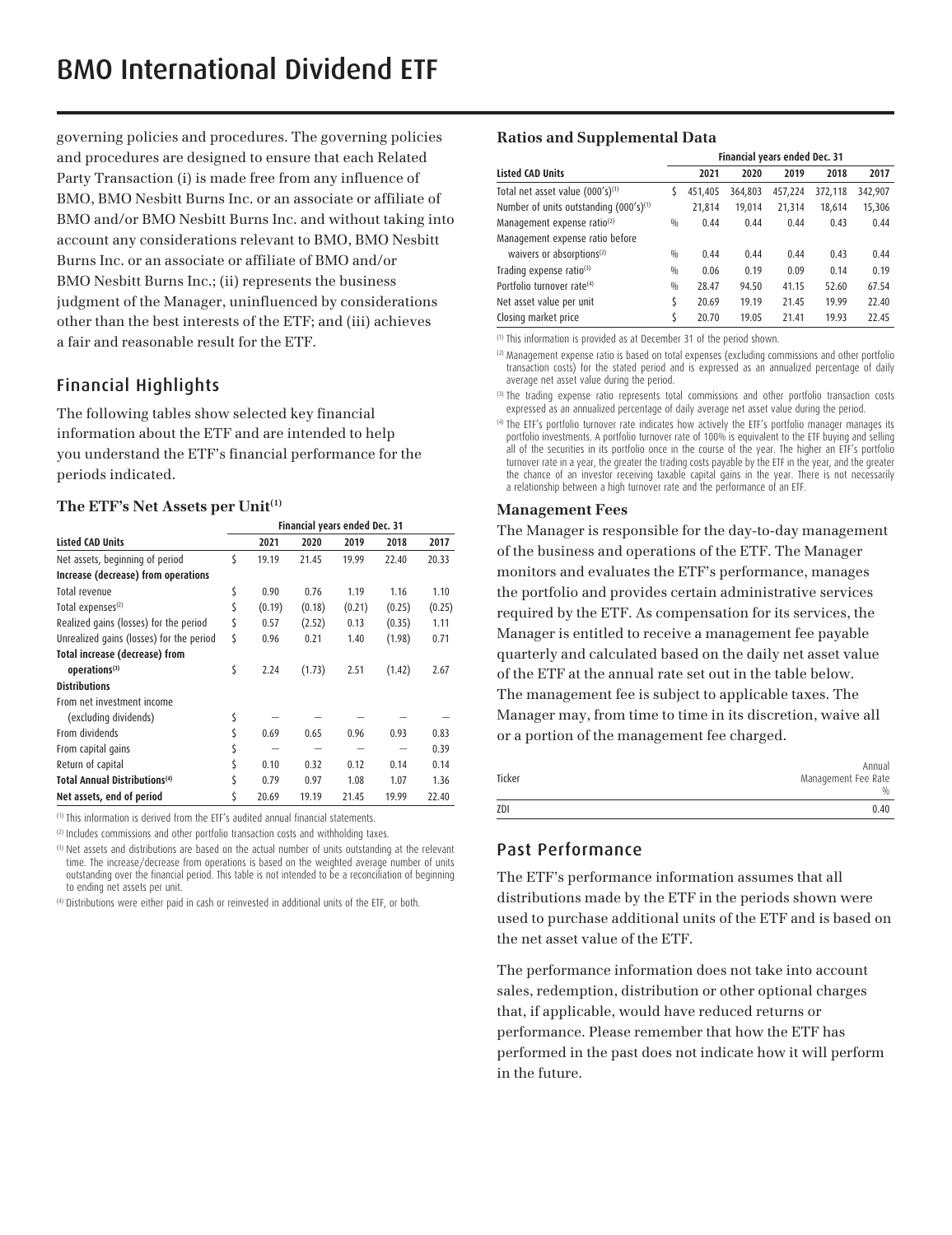## **Year-by-Year Returns**

The following bar chart shows the performance of the ETF for each of the financial years shown and illustrates how the ETF's performance has changed year to year. The chart shows, in percentage terms, how much an investment made on the first day of each financial year would have increased or decreased by the last day of each financial year.

#### **Listed CAD Units**



of November 5, 2014 to December 31, 2014.

#### **Annual Compound Returns**

This table compares the historical annual compound returns of the ETF with its benchmark index, the MSCI EAFE Index.

The MSCI EAFE Index is an equity index that captures large and mid capitalization representation across developed market countries around the world, excluding the U.S. and Canada. The MSCI EAFE Index covers approximately 85% of the free float-adjusted market capitalization in each country.

| As at December 31, 2021 |  |
|-------------------------|--|
|-------------------------|--|

| <b>Listed CAD Units</b>               |     |       |       |      |      | Since                    |
|---------------------------------------|-----|-------|-------|------|------|--------------------------|
|                                       |     | 1Yr   | 3Yr   | 5Yr  | 10Yr | Inception <sup>(1)</sup> |
| <b>BMO International Dividend ETF</b> | 0/0 | 12 16 | 6.16  | 5.26 |      | 5.33                     |
| MSCI EAFE Index                       | 0/n | 10 32 | 10.62 | 8 25 |      | 7.96                     |

(1) Return from the performance launch date of November 5, 2014 to December 31, 2021.

*A discussion on the relative performance of the ETF as compared to its benchmark index can be found under the Results of Operations section of this report.* 

# Summary of Investment Portfolio

*As at December 31, 2021*

|                                                                           | $%$ of Net         |
|---------------------------------------------------------------------------|--------------------|
| <b>Portfolio Allocation</b><br><u> 1989 - Johann Barn, mars ann an t-</u> | <b>Asset Value</b> |
|                                                                           |                    |
|                                                                           |                    |
|                                                                           |                    |
|                                                                           |                    |
|                                                                           |                    |
|                                                                           |                    |
|                                                                           |                    |
|                                                                           |                    |
|                                                                           |                    |
|                                                                           |                    |
|                                                                           |                    |
|                                                                           |                    |
|                                                                           |                    |
|                                                                           |                    |
|                                                                           |                    |
|                                                                           |                    |
| <b>Total Portfolio Allocation</b>                                         | 100.0              |

|                                | $%$ of Net         |
|--------------------------------|--------------------|
| <b>Sector Allocation</b>       | <b>Asset Value</b> |
|                                |                    |
|                                |                    |
|                                |                    |
|                                |                    |
|                                |                    |
|                                |                    |
|                                |                    |
|                                |                    |
|                                |                    |
|                                |                    |
|                                |                    |
|                                |                    |
| <b>Total Sector Allocation</b> | 100.0              |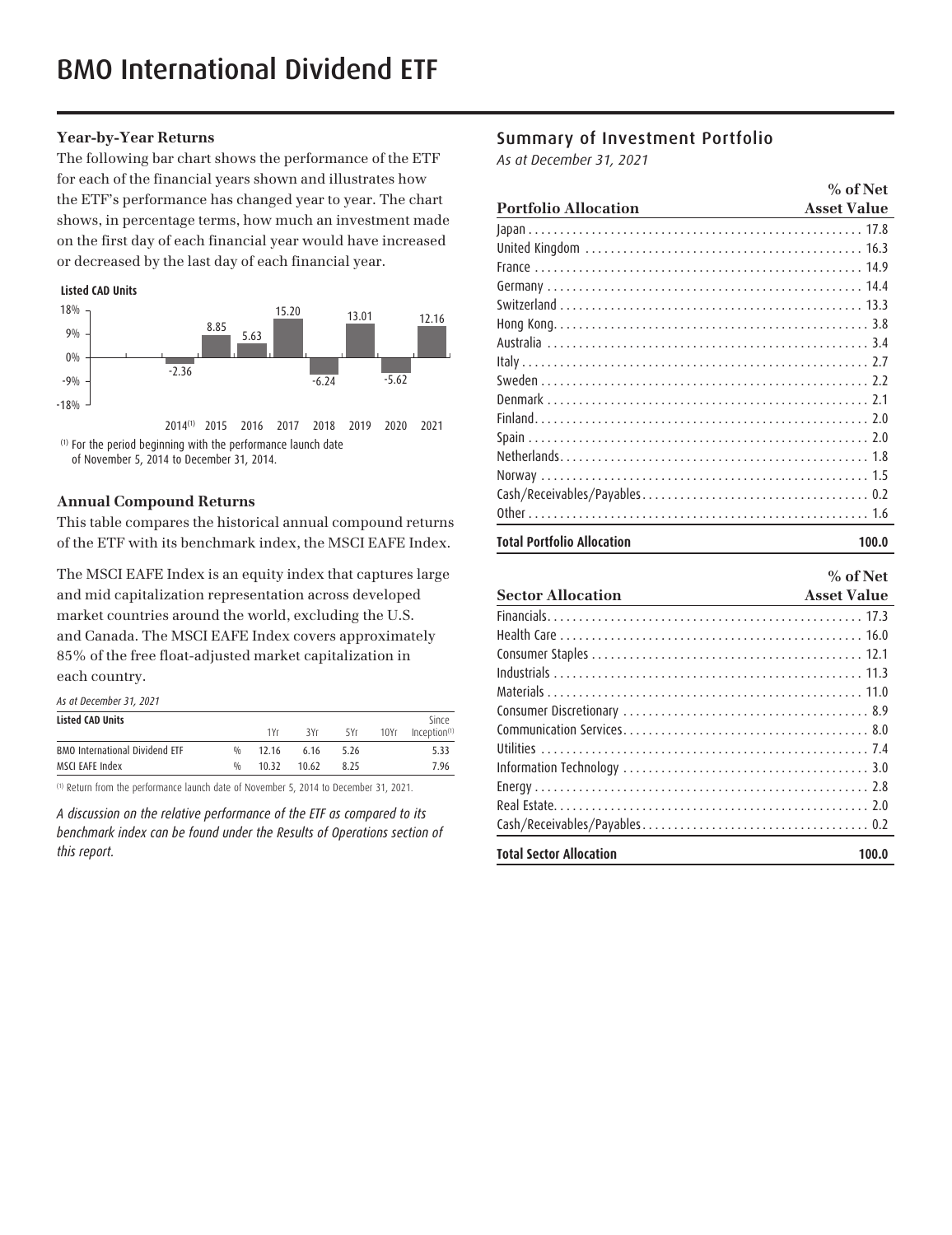# BMO International Dividend ETF

|                                                                                                                                                | $%$ of Net         |
|------------------------------------------------------------------------------------------------------------------------------------------------|--------------------|
| <b>Top 25 Holdings</b><br><u> 1980 - Johann Barn, mars ann an t-Amhain Aonaich an t-Aonaich an t-Aonaich ann an t-Aonaich ann an t-Aonaich</u> | <b>Asset Value</b> |
|                                                                                                                                                |                    |
|                                                                                                                                                |                    |
|                                                                                                                                                |                    |
|                                                                                                                                                |                    |
|                                                                                                                                                |                    |
|                                                                                                                                                |                    |
|                                                                                                                                                |                    |
|                                                                                                                                                |                    |
|                                                                                                                                                |                    |
|                                                                                                                                                |                    |
|                                                                                                                                                |                    |
|                                                                                                                                                |                    |
|                                                                                                                                                |                    |
|                                                                                                                                                |                    |
|                                                                                                                                                |                    |
|                                                                                                                                                |                    |
|                                                                                                                                                |                    |
|                                                                                                                                                |                    |
|                                                                                                                                                |                    |
|                                                                                                                                                |                    |
|                                                                                                                                                |                    |
|                                                                                                                                                |                    |
|                                                                                                                                                |                    |
|                                                                                                                                                |                    |
|                                                                                                                                                |                    |
| Top Holdings as a Percentage of Total Net Asset Value                                                                                          | 51.7               |
| <b>Total Net Asset Value</b>                                                                                                                   | \$451,404,916      |

*The summary of investment portfolio may change due to the ETF's ongoing portfolio transactions. Updates are available quarterly.*